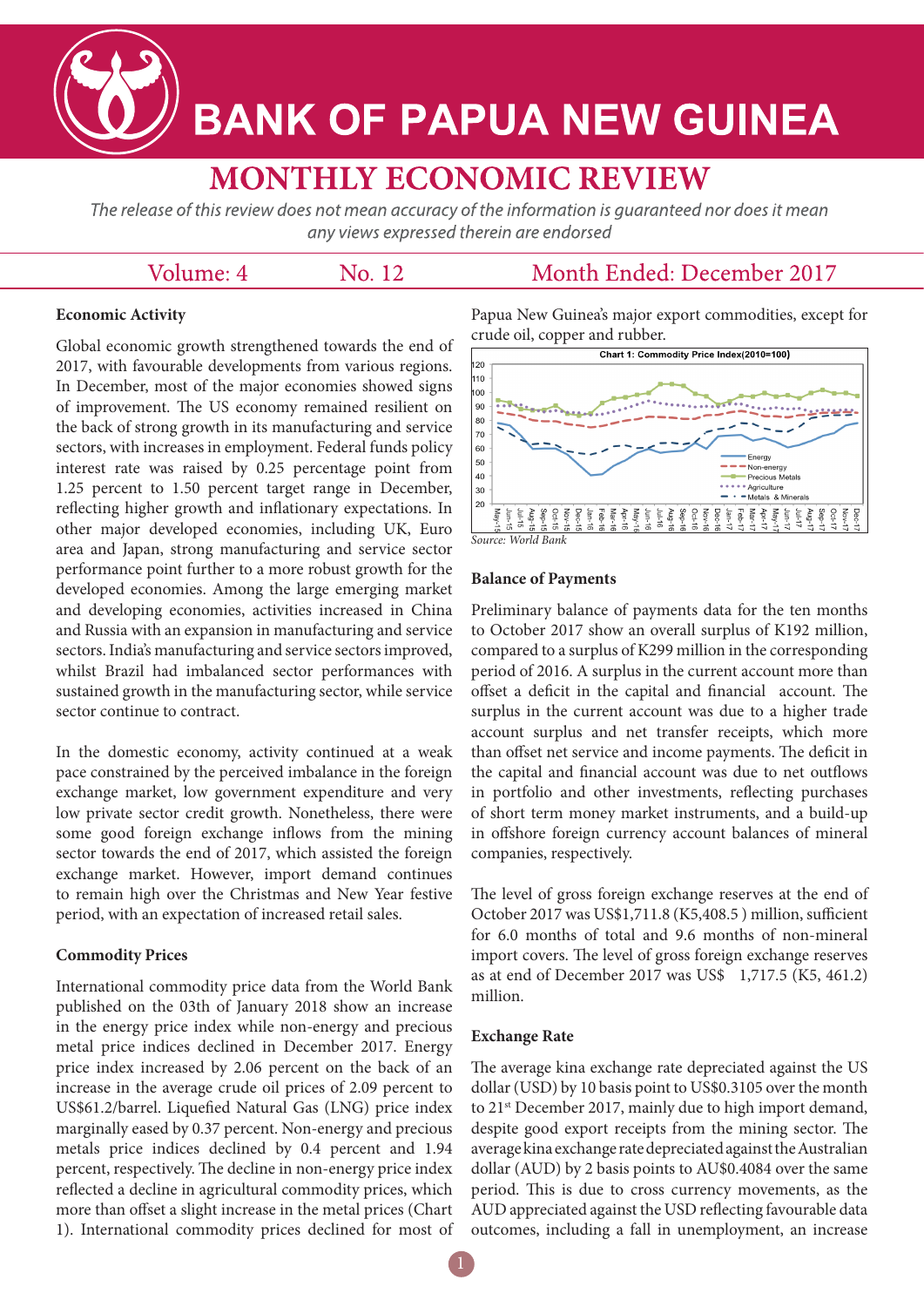in retail sales and good housing market performance. The Trade Weighted Index (TWI) decreased by 0.37 percent to 32.0 over the same period (Chart 2).



### **Inflation**

The annual headline Retail Price Index (RPI) to November 2017 increased by 2.1 percent, compared to an increase of 1.5 percent over the twelve months to October 2017. This was due to price increases of 6.8 percent in the 'Motor vehicle operation (petrol only)' expenditure subgroup, followed by 6.7 percent in the 'Drinks, tobacco and betelnut' expenditure group, 1.2 percent in the 'Rents, Council charges, fuel/ power' expenditure group and 0.6 percent increase in the 'Food' expenditure group. Annual RPI excluding seasonal items and RPI excluding seasonal items and fuel increased by 5.2 percent and 5.1 percent, respectively, over the twelve months to November 2017 (Chart 3). Quarterly headline RPI decreased by 0.8 percent, while the monthly headline RPI increased by 1.9 percent for November 2017.



#### **Domestic Interest Rates & Monetary Aggregates**

Over the month to week-ending  $21<sup>st</sup>$  December 2017, the Central Bank Bill (CBB) rate for the 28-day term increased to 1.41 percent from 1.40 percent, while there were no allocations at the auction for the other terms. At the Treasury bill (T-bill) auction, the 182-day, 273-day and 364-day rates remain unchanged at 4.73 percent, 6.76 percent and 8.03 percent, respectively. During the same period, the weighted average interest rates for wholesale deposits above K500,000 show mixed movements. The weighted average rate for the 30-day and 90-day terms decreased to 0.17 percent and 0.55 percent, respectively, from 0.22 percent and 2.46 percent. The 60-day and 180-day terms increased to 0.58 percent and 2.43 percent, respectively, from 0.10 percent and 0.73

percent (Chart 4).



Broad money supply increased by 2.2 percent over the year to November 2017, compared to an increase of 13.4 percent in the corresponding period of 2016.This was mainly due to increases in net claims on the Government supported by credit to other financial corporations. Monetary base increased by 7.9 percent over the year to November 2017, compared to an increase of 3.6 percent in the corresponding period of 2016. This was mainly due to high commercial banks deposits at the Central Bank.

Commercial bank lending to public non-financial corporations, other financial corporations and other resident sectors decreased by K210.6 million to K12,635.9 million over the year to week-ending 21<sup>st</sup> December 2017. This mainly reflected repayments by the retail, agriculture, construction and government sectors. Over the same period, the weekly average lending by banks increased by 2.8 percent to K12,562.8 million. Deposits at commercial bank decreased by K496.4 million to K21,005.9 million, reflecting withdrawals mainly by the manufacturing, petroleum, communication, Government, construction, fisheries , retail, mining, agriculture and services sectors while the weekly average deposits increased by 5.2 percent to K21, 492.3 million over the year to 21<sup>st</sup> December 2017.

#### **Monetary Policy**

The Bank maintained its policy signalling rate, the Kina Facility Rate (KFR), at 6.25 percent for the month of December 2017.